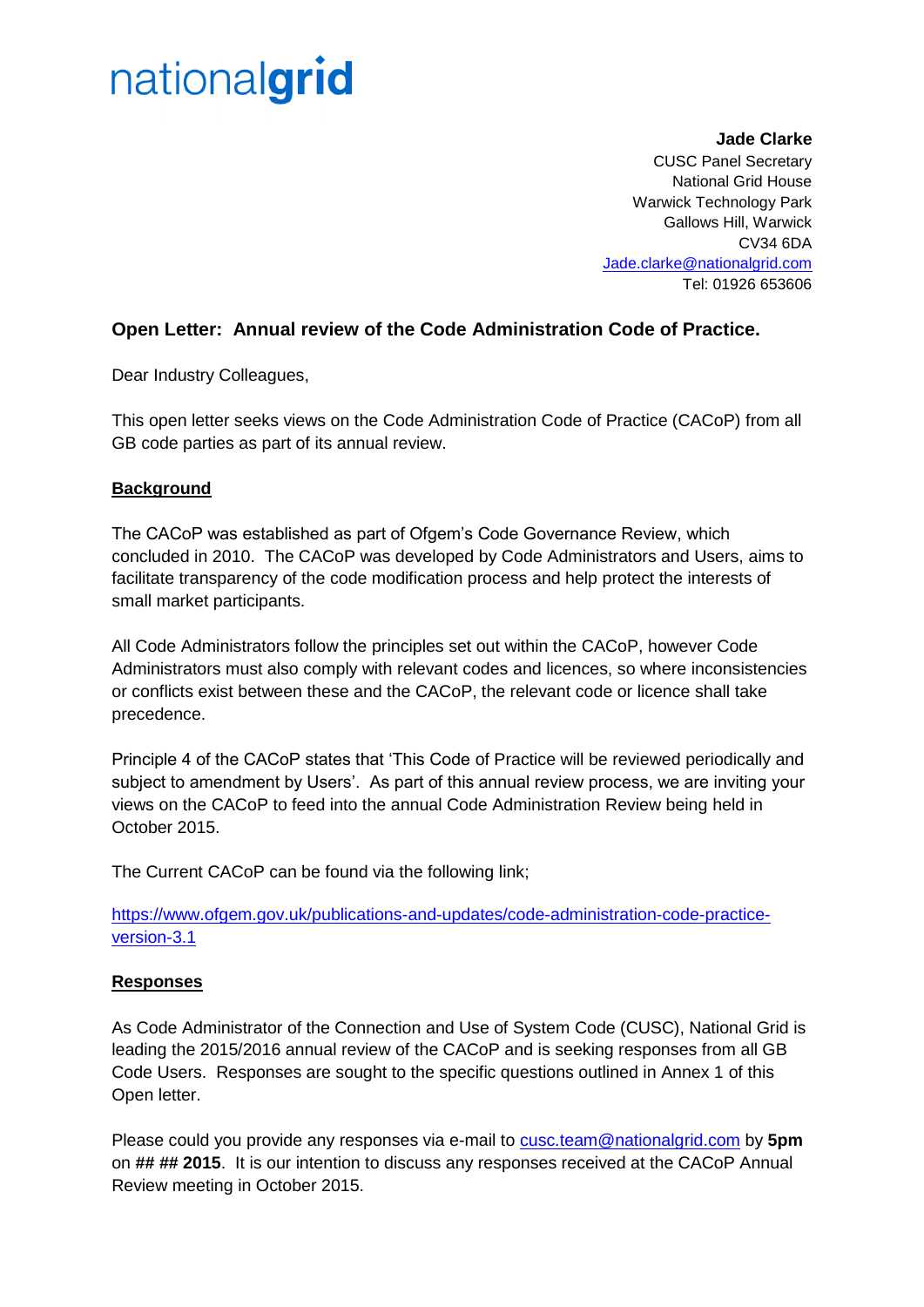# nationalgrid

If you wish to discuss any aspect of this letter, please do not hesitate to contact me.

Yours sincerely

## **Jade Clarke**

CUSC Panel Secretary